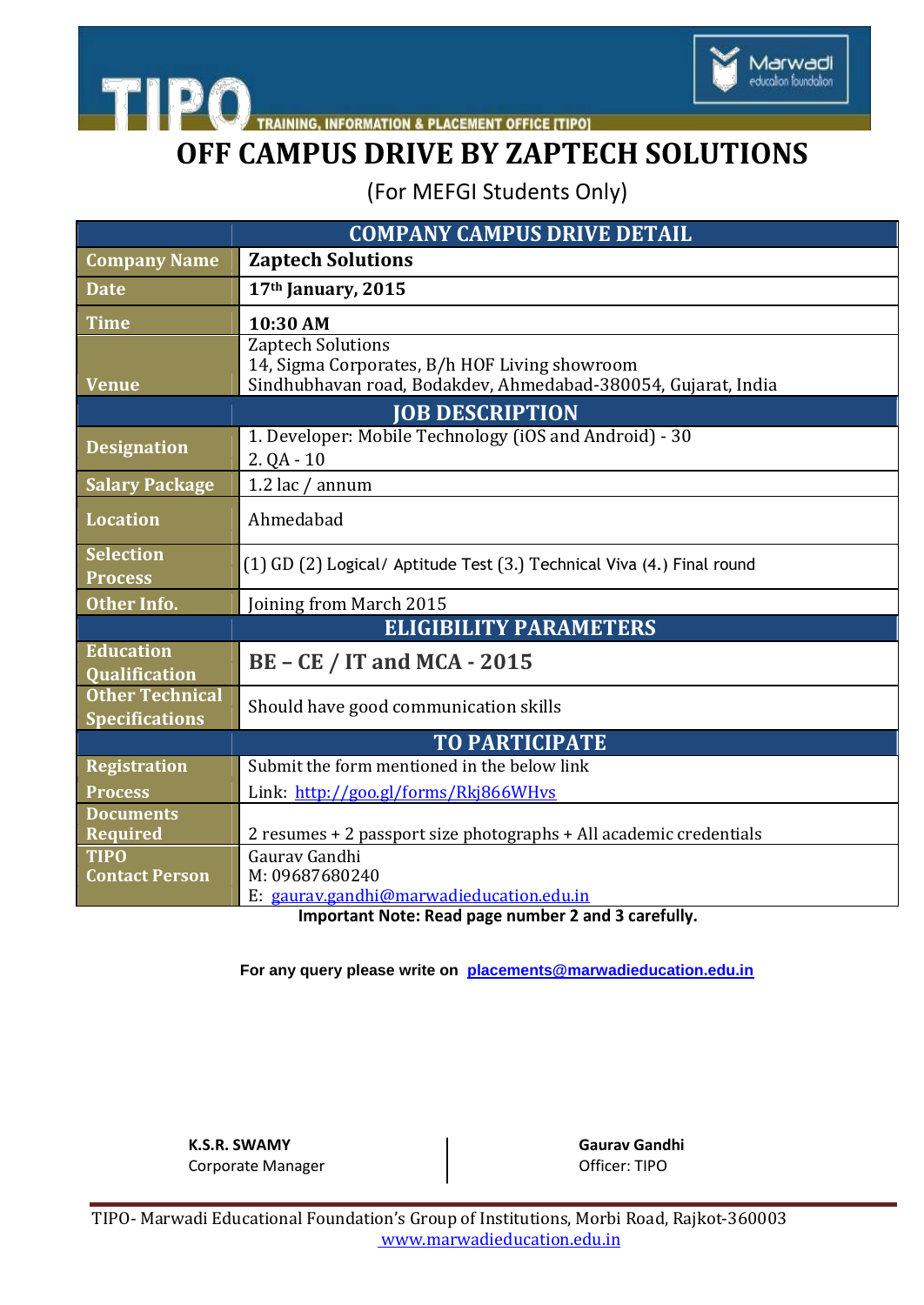

**ACEMENT OFFICE ITIPOI** 

Company is looking forward to hire 40 students in the below mentioned technology-

1. Mobile Technology (iOS and Android)-30

**IPO** 

2. QA-10

## *Eligibility Criteria:*

- Excellent English communication skills.
- Pursuing B.E IT/Computers or MCA
- Good and consistent performance in all levels of interview.

### *Training information:*

 Students shall undergo practical training on the development floor under the guidance of Senior Software Engineers.

 Students shall be trained to work with the latest Project Management tools as well as good coding practices for better performance.

- Hands-on experience with Live Projects.
- The main job responsibilities will be analyzing, documenting and programming.
- Students shall work from Monday to Friday from 9:30 am to 7:30 pm with All Saturdays off.

### *Terms and conditions:*

- Placement is done with a sole intention of providing employment to the student after training.
- Upon successful completion of training, a starting salary of 1.2lpa would be provided.

 Student shall agree to a bond agreement of 120 working days of training and 24 months of service to be eligible to be a part of this hiring.

As part of the training cost, employer shall retain the  $1<sup>st</sup>$  month pay which shall be refunded after successful completion of service agreement.

 Student shall need to submit Bank Guarantee of a Nationalized bank worth Rs 40,000/- at the time of commencement of training. It's security only, it is not to be paid to company. In the event of default, it would be invoked.

- Students shall be eligible for an appraisal in the month of April 2016.
- Employer shall reserve all rights to discontinue the service at any given point of time in case of non - performance or indiscipline.